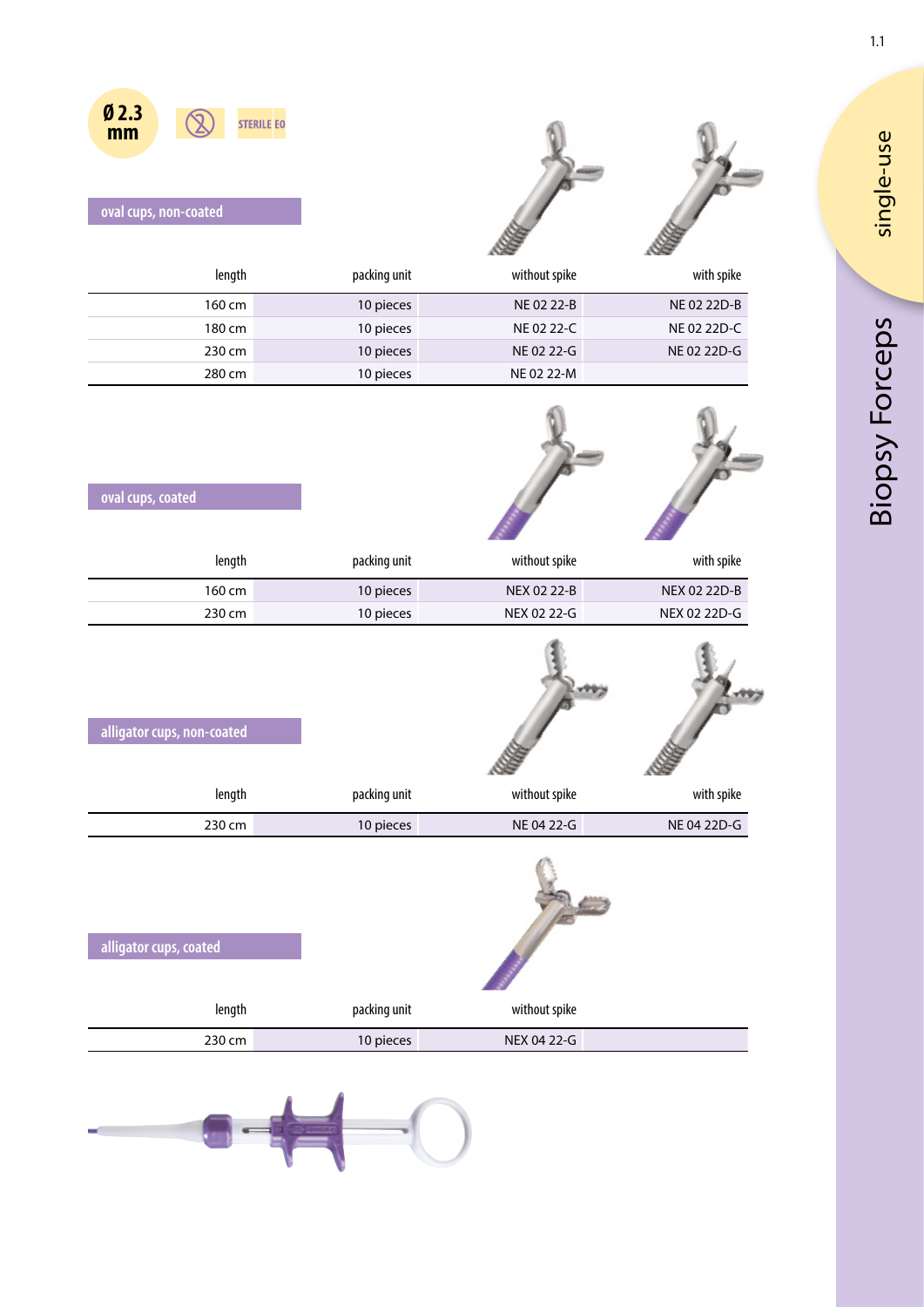| Ø3.0<br><b>STERILE EO</b><br>mm<br>oval cups, non-coated |              |               |             |
|----------------------------------------------------------|--------------|---------------|-------------|
| length                                                   | packing unit | without spike | with spike  |
| 230 cm                                                   | 10 pieces    | NE 02 30-G    | NE 02 30D-G |
| oval cups, coated                                        |              |               |             |
| length                                                   | packing unit | without spike |             |
| 230 cm                                                   | 10 pieces    | NEX 02 30-G   |             |
| alligator cups, non-coated                               |              |               |             |
| length                                                   | packing unit | without spike |             |
| 230 cm                                                   | 10 pieces    | NE 04 30-G    |             |
| alligator cups, coated                                   |              |               |             |
| length                                                   | packing unit | without spike |             |
| 230 cm                                                   | 10 pieces    | NEX 04 30-G   |             |



1.2